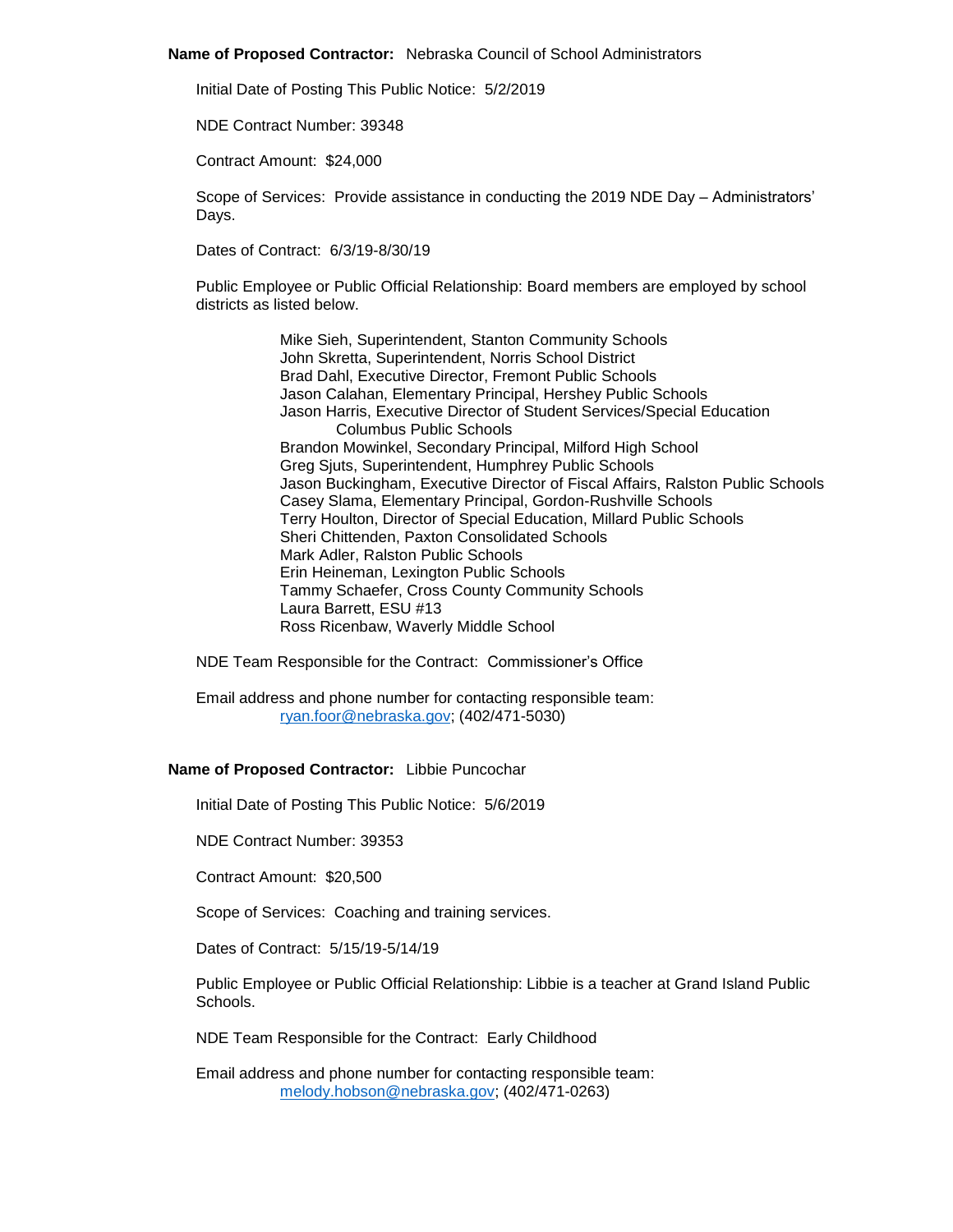## **Name of Proposed Contractor:** Rachel Ray

Initial Date of Posting This Public Notice: 5/10/2019

NDE Contract Number: 39359

Contract Amount: \$6,500

Scope of Services: Participate in focus group to help determine best methods to deliver information about safety and security issues to students and do research about bullying.

Dates of Contract: 2/21/19-8/1/19

Public Employee or Public Official Relationship: Rachel's mother is a UNL employee.

NDE Team Responsible for the Contract: Federal Programs

Email address and phone number for contacting responsible team: [diane.stuehmer@nebraska.gov;](mailto:diane.stuehmer@nebraska.gov) (402/471-1740)

**Name of Proposed Contractor:** Kenneth Newcomb

Initial Date of Posting This Public Notice: 5/15/2019

NDE Contract Number: 39363

Contract Amount: \$3,250

Scope of Services: Participate in "HIVE 2019", a three-day professional learning experience designed to support implementation of high-quality mathematics instructional materials from Open-Up Resources in Santee Community Schools.

Dates of Contract: 5/21/19-6/28/19

Public Employee or Public Official Relationship: Kenneth is a math teacher at Santee Community Schools.

NDE Team Responsible for the Contract: Teaching, Learning & Assessment

Email address and phone number for contacting responsible team: [cory.epler@nebraska.gov;](mailto:cory.epler@nebraska.gov) (402/471-3240)

# **Name of Proposed Contractor:** Carolyn O'Brien

Initial Date of Posting This Public Notice: 5/21/2019

NDE Contract Number: 40038

Contract Amount: \$20,000

Scope of Services: Conduct school safety assessments, interviews and enter school data.

Dates of Contract: 7/1/19-6/30/20

Public Employee or Public Official Relationship: Carolyn is a State of Nebraska Trooper.

NDE Team Responsible for the Contract: Federal Programs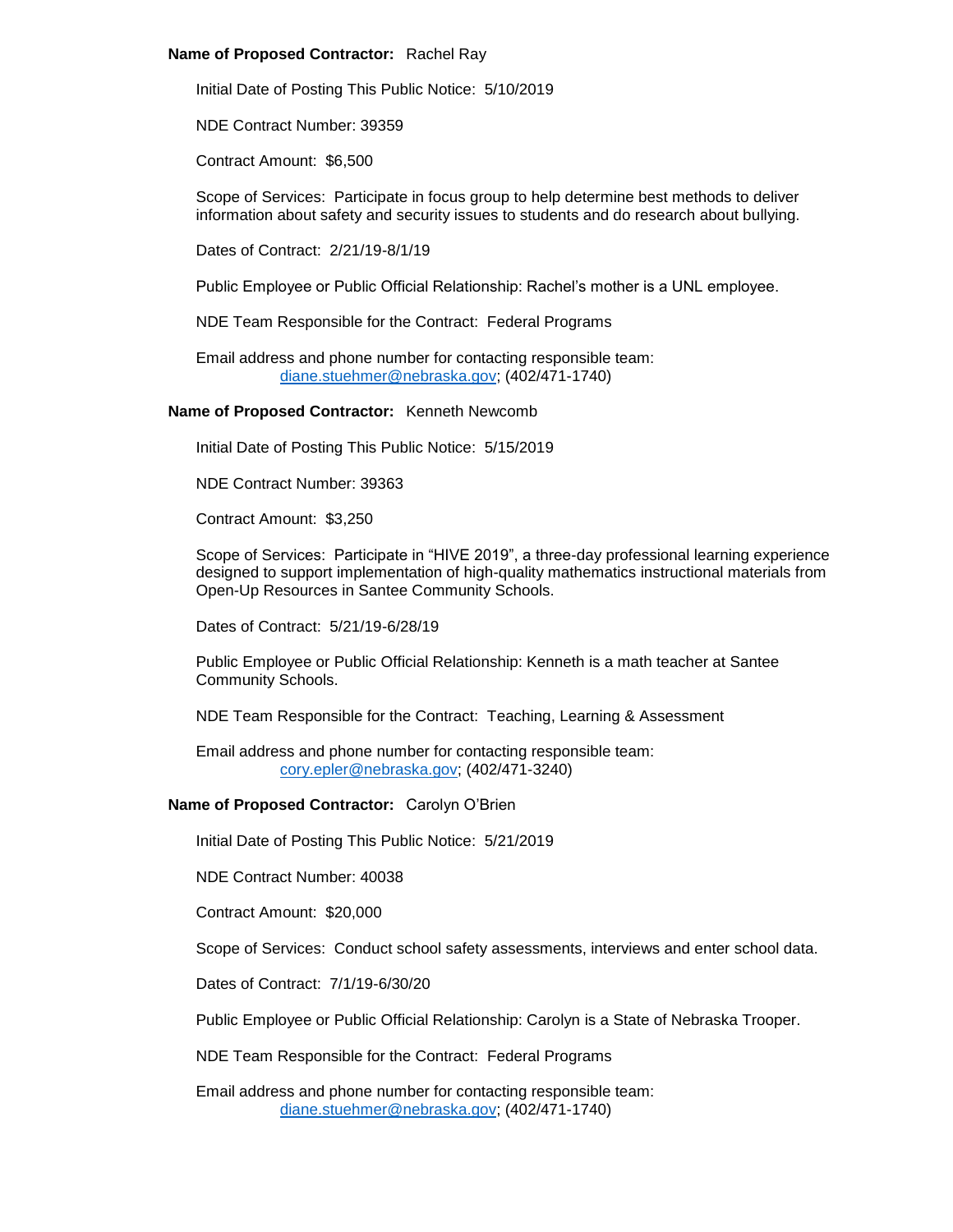## **Name of Proposed Contractor:** Russell Dostal

Initial Date of Posting This Public Notice: 5/21/2019

NDE Contract Number: 40036

Contract Amount: \$10,500

Scope of Services: Conduct school safety assessments, interviews and enter school data.

Dates of Contract: 7/1/19-6/30/20

Public Employee or Public Official Relationship: Russell is a State of Nebraska Trooper.

NDE Team Responsible for the Contract: Federal Programs

Email address and phone number for contacting responsible team: [diane.stuehmer@nebraska.gov;](mailto:diane.stuehmer@nebraska.gov) (402/471-1740)

## **Name of Proposed Contractor:** Kirsten Smith

Initial Date of Posting This Public Notice: 5/28/2019

NDE Contract Number: 39370

Contract Amount: \$6,000

Scope of Services: Participate in meetings and workshops facilitated by Statewide Assessment staff to provide input in statewide testing.

Dates of Contract: 8/31/18-6/30/19

Public Employee or Public Official Relationship: Kirsten is a science teacher at Pound Middle School and spouse is employed by LPS in computer services.

NDE Team Responsible for the Contract: Teaching, Learning & Assessment

Email address and phone number for contacting responsible team: [cory.epler@nebraska.gov;](mailto:cory.epler@nebraska.gov) (402/471-3240)

# **Name of Proposed Contractor:** Kelli Barth

Initial Date of Posting This Public Notice: 5/28/2019

NDE Contract Number: 39371

Contract Amount: \$6,000

Scope of Services: Participate in meetings and workshops facilitated by Statewide Assessment staff to provide input in statewide testing.

Dates of Contract: 8/31/18-6/30/19

Public Employee or Public Official Relationship: Kelli is a teacher at Elkhorn Public Schools.

NDE Team Responsible for the Contract: Teaching, Learning & Assessment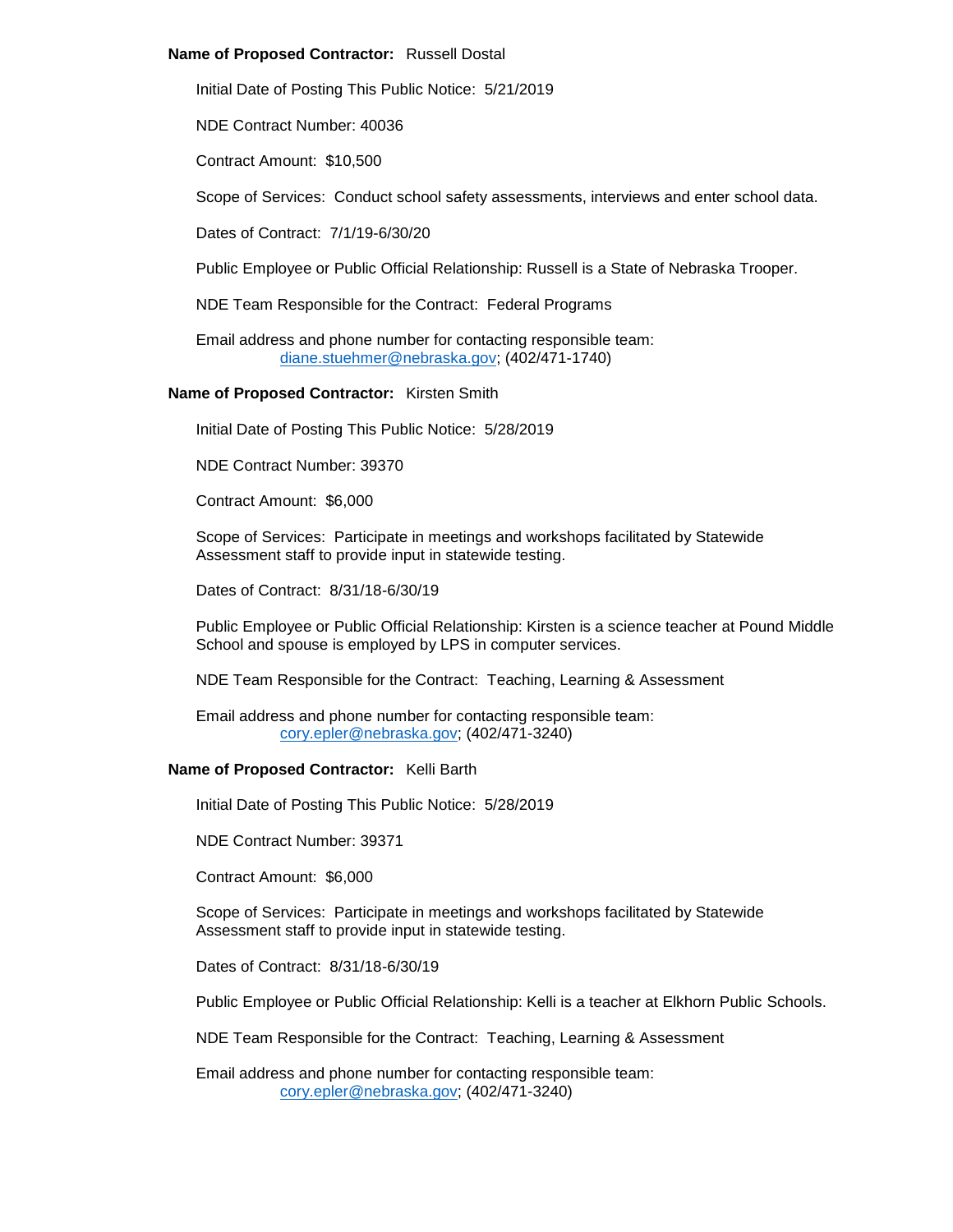### **Name of Proposed Contractor:** Emily Romkema

Initial Date of Posting This Public Notice: 5/28/2019

NDE Contract Number: 39372

Contract Amount: \$3,250

Scope of Services: Participate in "HIVE 2019", a three-day professional learning experience designed to support implementation of instructional materials for mathematics from Open-Up Resources in Santee Community Schools.

Dates of Contract: 6/3/19-6/28/19

Public Employee or Public Official Relationship: Emily is a math teacher at Santee Community Schools.

NDE Team Responsible for the Contract: Teaching, Learning & Assessment

Email address and phone number for contacting responsible team: [cory.epler@nebraska.gov;](mailto:cory.epler@nebraska.gov) (402/471-3240)

## **Name of Proposed Contractor:** Jodi Bahr

Initial Date of Posting This Public Notice: 5/28/2019

NDE Contract Number: letter contract

Contract Amount: \$6,000

Scope of Services: Participate in meetings and workshops facilitated by Statewide Assessment staff to provide input in statewide testing.

Dates of Contract: 6/4/19-6/30/19

Public Employee or Public Official Relationship: Jodi is a teacher at Harvard Public School.

NDE Team Responsible for the Contract: Teaching, Learning & Assessment

Email address and phone number for contacting responsible team: [cory.epler@nebraska.gov;](mailto:cory.epler@nebraska.gov) (402/471-3240)

# **Name of Proposed Contractor:** Tracy Bowers

Initial Date of Posting This Public Notice: 5/28/2019

NDE Contract Number: letter contract

Contract Amount: \$6,000

Scope of Services: Participate in meetings and workshops facilitated by Statewide Assessment staff to provide input in statewide testing.

Dates of Contract: 6/4/19-6/30/19

Public Employee or Public Official Relationship: Tracy is a Special Education teacher at Lefler Middle School.

NDE Team Responsible for the Contract: Teaching, Learning & Assessment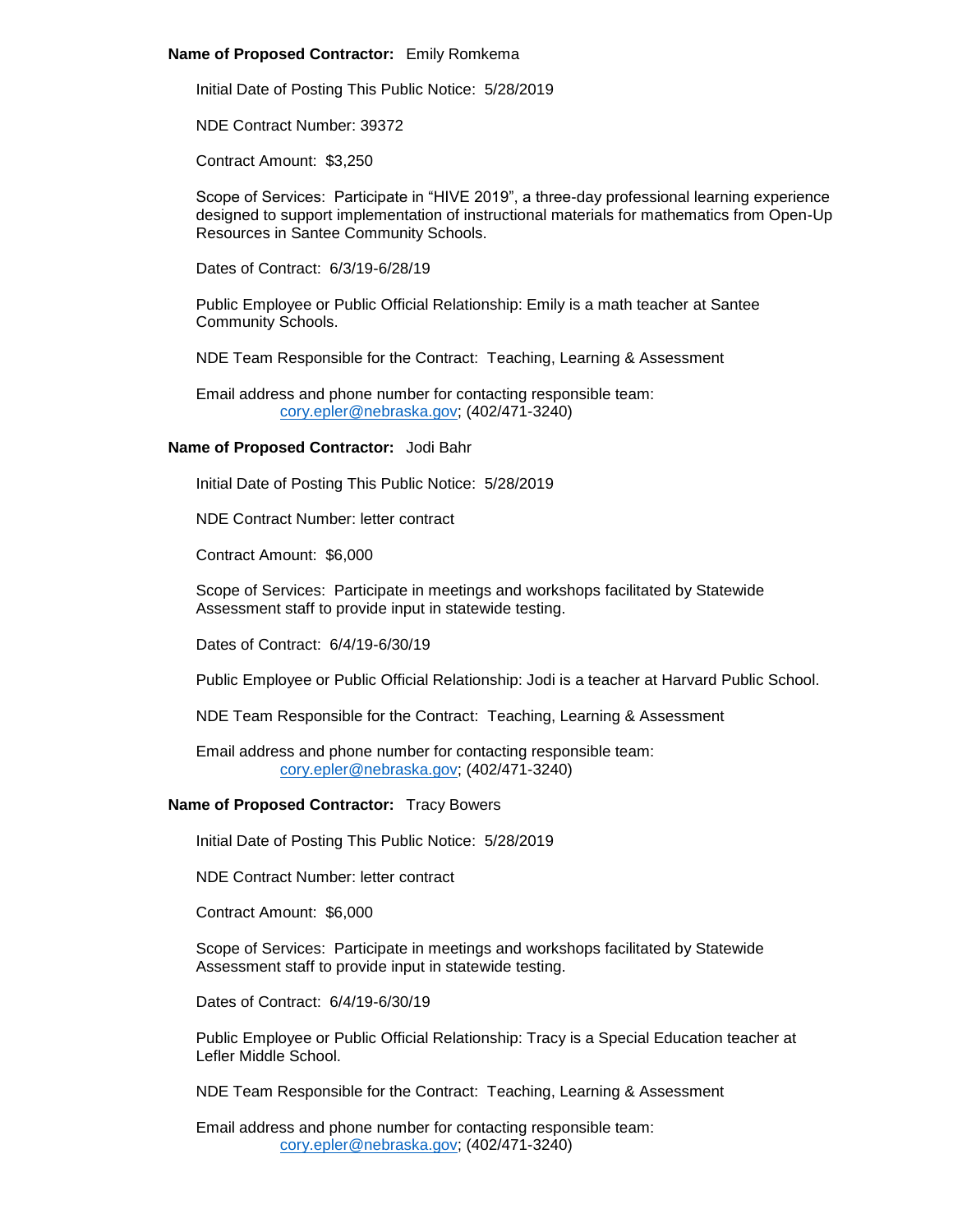### **Name of Proposed Contractor:** Julie Daniel

Initial Date of Posting This Public Notice: 5/28/2019

NDE Contract Number: letter contract

Contract Amount: \$6,000

Scope of Services: Participate in meetings and workshops facilitated by Statewide Assessment staff to provide input in statewide testing.

Dates of Contract: 6/4/19-6/30/19

Public Employee or Public Official Relationship: Julie is a teacher of visually impaired at Norfolk Public Schools.

NDE Team Responsible for the Contract: Teaching, Learning & Assessment

Email address and phone number for contacting responsible team: [cory.epler@nebraska.gov;](mailto:cory.epler@nebraska.gov) (402/471-3240)

## **Name of Proposed Contractor:** Christina Dubbs

Initial Date of Posting This Public Notice: 5/28/2019

NDE Contract Number: letter contract

Contract Amount: \$6,000

Scope of Services: Participate in meetings and workshops facilitated by Statewide Assessment staff to provide input in statewide testing.

Dates of Contract: 6/4/19-6/30/19

Public Employee or Public Official Relationship: Christina is a Special Education teacher at Grand Island Public Schools.

NDE Team Responsible for the Contract: Teaching, Learning & Assessment

Email address and phone number for contacting responsible team: [cory.epler@nebraska.gov;](mailto:cory.epler@nebraska.gov) (402/471-3240)

# **Name of Proposed Contractor:** Lisa Green

Initial Date of Posting This Public Notice: 5/28/2019

NDE Contract Number: letter contract

Contract Amount: \$6,000

Scope of Services: Participate in meetings and workshops facilitated by Statewide Assessment staff to provide input in statewide testing.

Dates of Contract: 6/4/19-6/30/19

Public Employee or Public Official Relationship: Lisa is a teacher at Millard Public Schools.

NDE Team Responsible for the Contract: Teaching, Learning & Assessment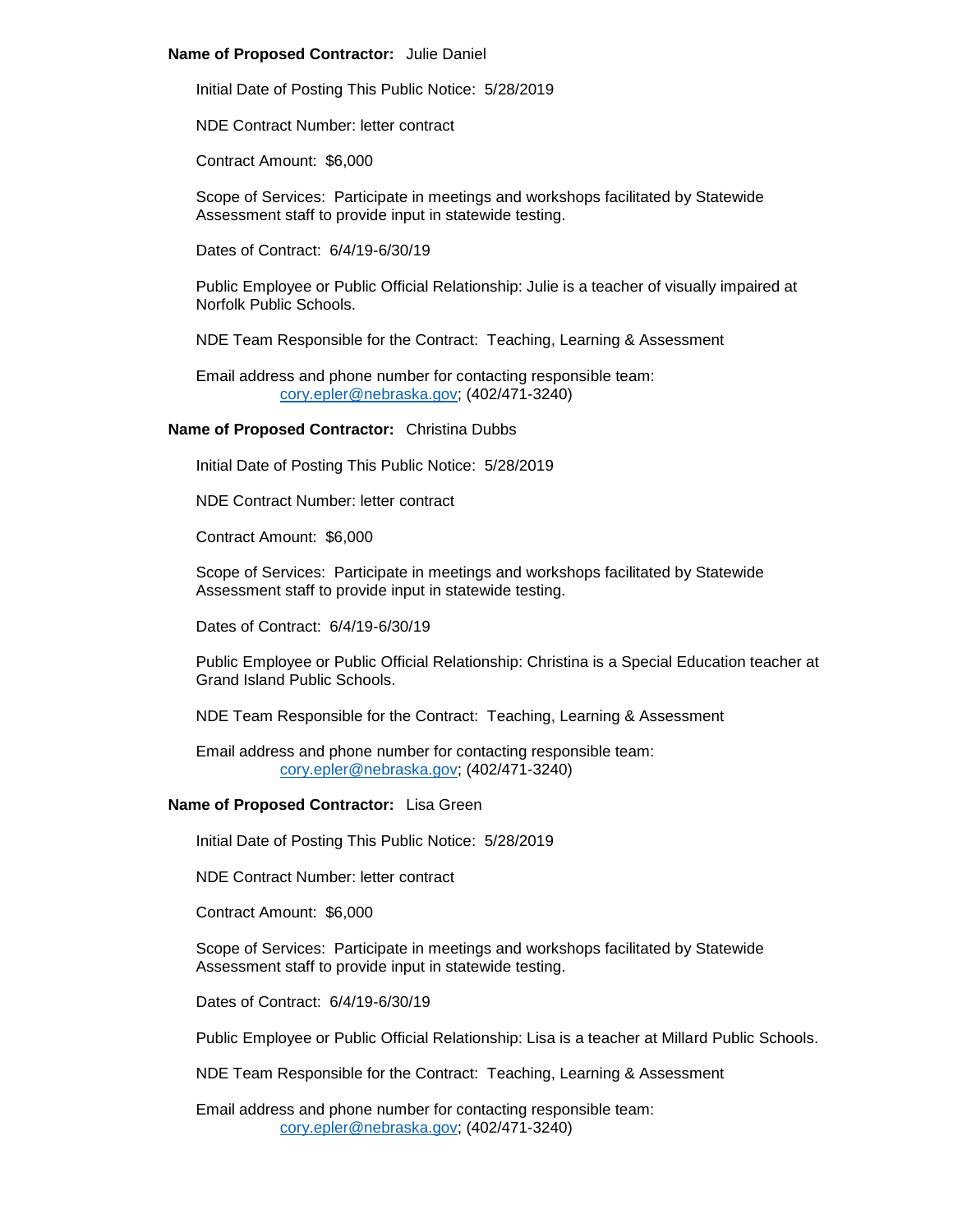## **Name of Proposed Contractor:** Amy Odson

Initial Date of Posting This Public Notice: 5/28/2019

NDE Contract Number: letter contract

Contract Amount: \$6,000

Scope of Services: Participate in meetings and workshops facilitated by Statewide Assessment staff to provide input in statewide testing.

Dates of Contract: 6/4/19-6/30/19

Public Employee or Public Official Relationship: Amy is a teacher at Papillion LaVista Public Schools.

NDE Team Responsible for the Contract: Teaching, Learning & Assessment

Email address and phone number for contacting responsible team: [cory.epler@nebraska.gov;](mailto:cory.epler@nebraska.gov) (402/471-3240)

## **Name of Proposed Contractor:** Michalla Schartz

Initial Date of Posting This Public Notice: 5/28/2019

NDE Contract Number: letter contract

Contract Amount: \$6,000

Scope of Services: Participate in meetings and workshops facilitated by Statewide Assessment staff to provide input in statewide testing.

Dates of Contract: 6/4/19-6/30/19

Public Employee or Public Official Relationship: Michalla is a LPS teacher.

NDE Team Responsible for the Contract: Teaching, Learning & Assessment

Email address and phone number for contacting responsible team: [cory.epler@nebraska.gov;](mailto:cory.epler@nebraska.gov) (402/471-3240)

# **Name of Proposed Contractor:** Michelle Wilt

Initial Date of Posting This Public Notice: 5/28/2019

NDE Contract Number: letter contract

Contract Amount: \$6,000

Scope of Services: Participate in meetings and workshops facilitated by Statewide Assessment staff to provide input in statewide testing.

Dates of Contract: 6/4/19-6/30/19

Public Employee or Public Official Relationship: Michelle is a teacher at Wahoo Public.

NDE Team Responsible for the Contract: Teaching, Learning & Assessment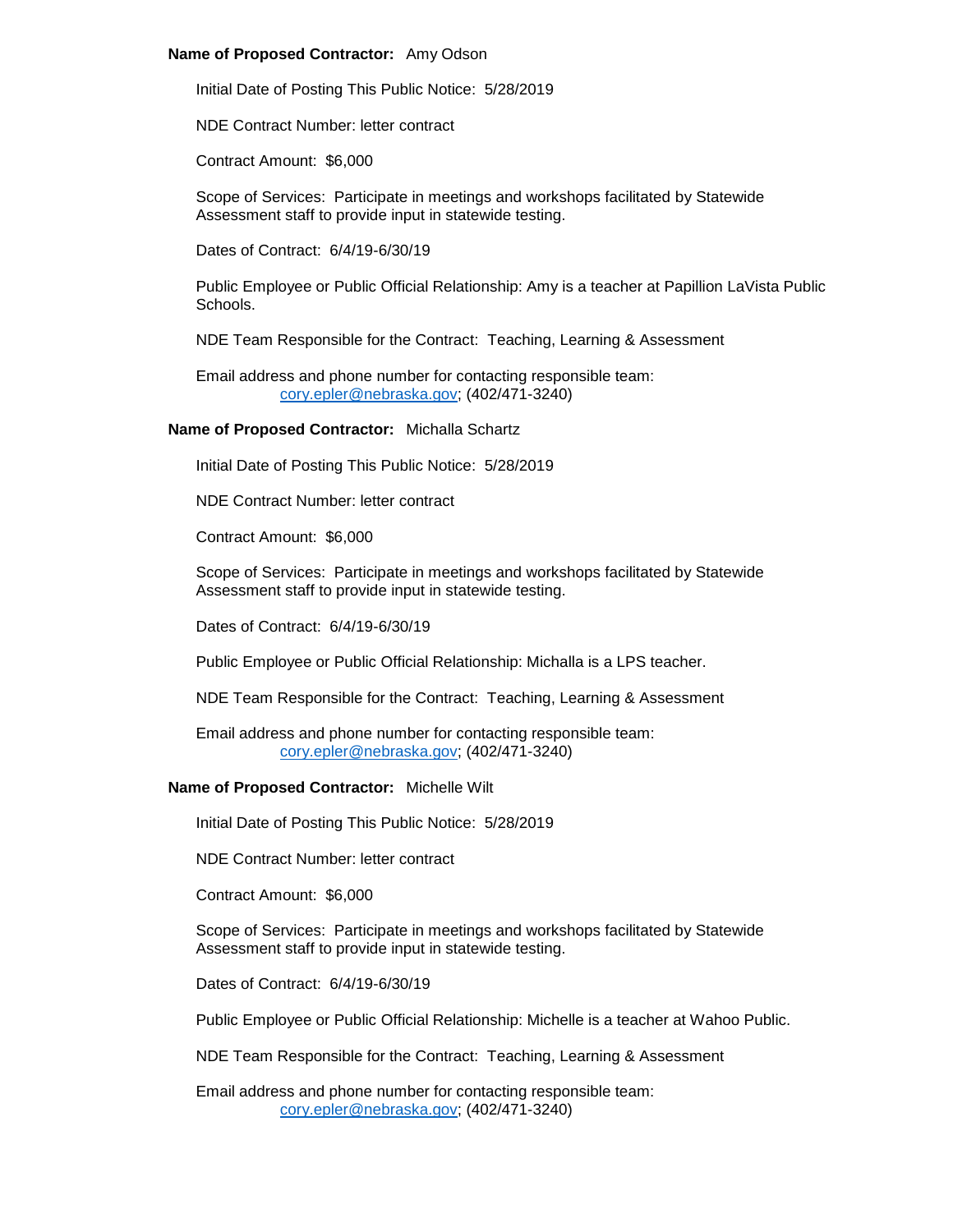### **Name of Proposed Contractor:** Sharon Wordekemper

Initial Date of Posting This Public Notice: 5/28/2019

NDE Contract Number: letter contract

Contract Amount: \$6,000

Scope of Services: Participate in meetings and workshops facilitated by Statewide Assessment staff to provide input in statewide testing.

Dates of Contract: 6/4/19-6/30/19

Public Employee or Public Official Relationship: Sharon is a teacher at McCook Public Schools.

NDE Team Responsible for the Contract: Teaching, Learning & Assessment

Email address and phone number for contacting responsible team: [cory.epler@nebraska.gov;](mailto:cory.epler@nebraska.gov) (402/471-3240)

#### **Name of Proposed Contractor:** Taylor Oglesby

Initial Date of Posting This Public Notice: 5/28/2019

NDE Contract Number: letter contract

Contract Amount: \$6,000

Scope of Services: Participate in meetings and workshops facilitated by Statewide Assessment staff to provide input in statewide testing.

Dates of Contract: 6/4/19-6/30/19

Public Employee or Public Official Relationship: Taylor is a Special Education teacher at Papillion LaVista Community Schools.

NDE Team Responsible for the Contract: Teaching, Learning & Assessment

Email address and phone number for contacting responsible team: [cory.epler@nebraska.gov;](mailto:cory.epler@nebraska.gov) (402/471-3240)

#### **Name of Proposed Contractor:** Anne Wilson

Initial Date of Posting This Public Notice: 5/28/2019

NDE Contract Number: 39368

Contract Amount: \$3,000

Scope of Services: Provide assistance to the finalist during the 2019 Braille Challenge National Finals.

Dates of Contract: 6/21/19-6/23/19

Public Employee or Public Official Relationship: Anne is a TVI teacher of visually impaired at LPS.

NDE Team Responsible for the Contract: Special Education